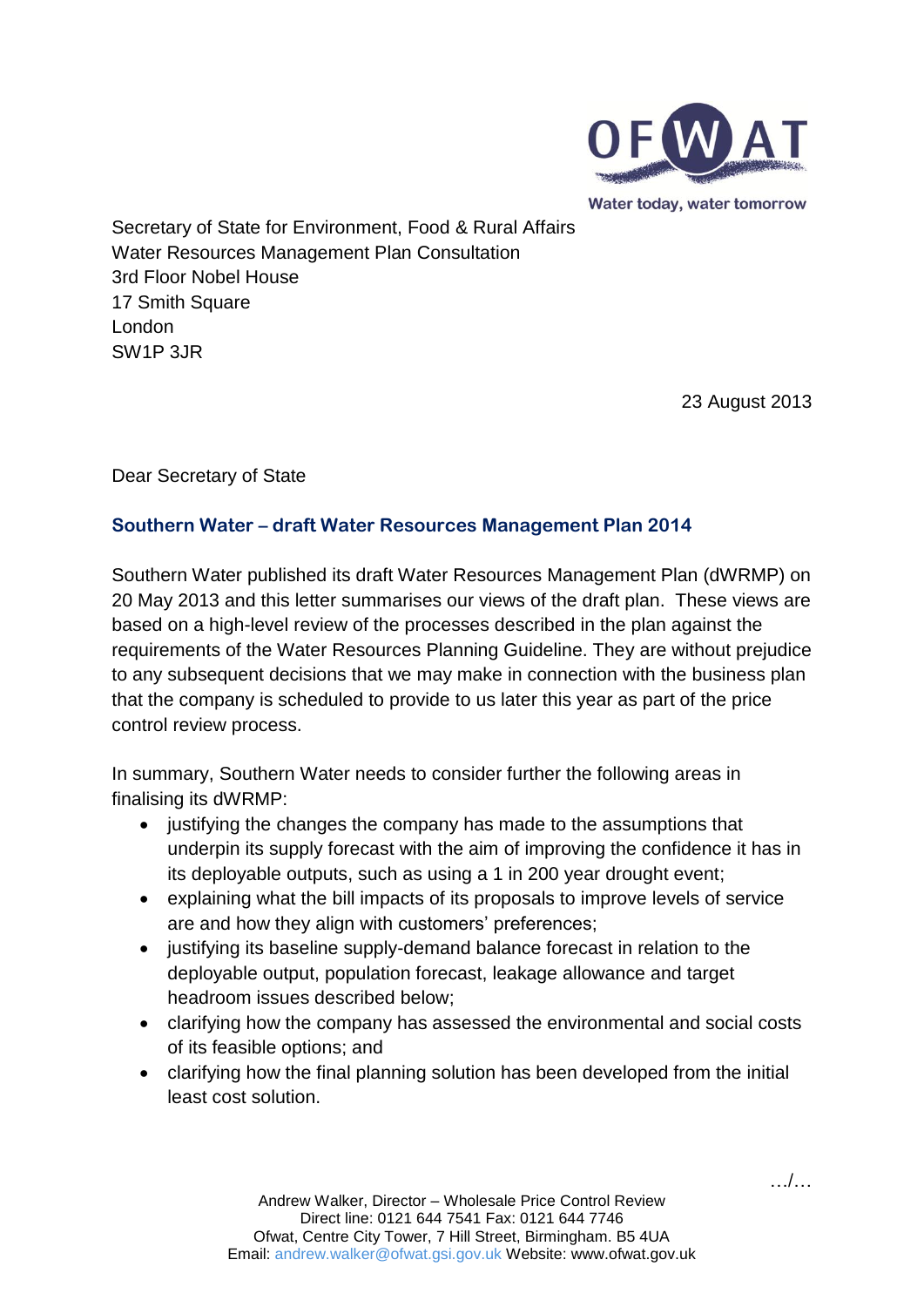Letter to Secretary of State for Environment, Food & Rural Affairs 23 August 2013 Page 2

### **1. Incorporation of customers' views**

The company concludes that its customers are willing to pay an additional £3.40 on average bills (over the next 25 years) to improve resilience through a reduced frequency of temporary use bans and a reduced likelihood of emergency measures. However, it is not clear from the dWRMP what the impact on average bills would be of the changes to planning assumptions that the company has made in order to achieve improved resilience and therefore whether these are aligned to customers' preferences. Southern Water should explain these matters in its final plan.

## **2. Baseline supply-demand balance**

## **2.1 Supply forecast**

Southern Water has used an innovative approach to model river flows using 2,000 years of simulated rainfall data to illustrate the type of droughts that could potentially occur in the future. The company has assumed a 1 in 200 year drought event to underpin its assessment, yet there is limited explanation of why it has used this relatively extreme event. The impact on deployable output of this assumption may lead to investment in options that are only required in extreme circumstances. The company should justify this assumption.

Southern Water has included some significant reductions to its baseline deployable output to take account of nitrate pollution. However, the company has not explained how it has assessed the impact of nitrates on its sources nor justified the reductions that it has made. The company should clarify this in its final plan.

## **2.2 Demand forecast**

Southern Water has used trend-based forecasts of population and properties to underpin its demand forecast but has not provided sufficient justification for doing so. The water resources planning guideline requires the company to use plan-based forecasts derived from contact with local authorities, using trend-based forecasts only where no plan-based data is available. The company should justify its use of trend-based population and property data in its final plan, otherwise it should use plan-based data.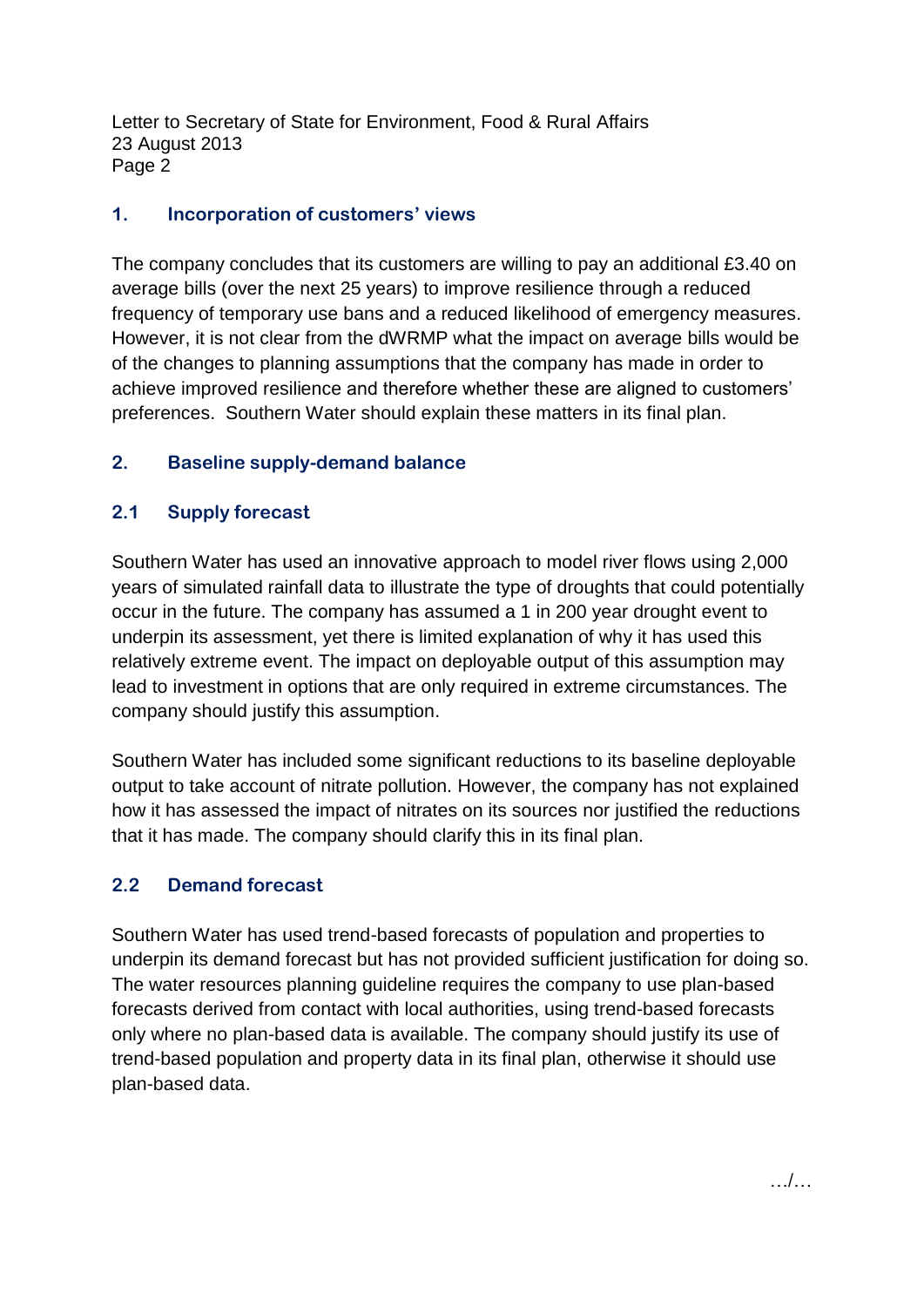Letter to Secretary of State for Environment, Food & Rural Affairs 23 August 2013 Page 3

The company's baseline leakage forecast of 93 Ml/d for 2015 is above the target level of 88 Ml/d assumed in price limits, and remains at this level over the planning period. This appears to be an error in Table WRP1 BL Supply, as the dWRMP refers to the leakage forecast as meeting the 2015 target of 88 Ml/d. The company should explain and correct this in its final plan.

# **2.3 Target headroom**

Southern Water has developed a new approach to assess target headroom for its dWRMP. This has led to some significant uplifts when compared to the target headroom values assumed in the company's 2009 WRMP. In addition, in some water resource zones, the baseline target headroom allowance increases significantly over time, driving investment. The company should explain these changes in its final plan.

# **3. Options appraisal**

# **3.1 Feasible options list**

The company has not adequately explained why it has not progressed two bulk supply options from Portsmouth Water from its unconstrained options list to the feasible options list. Southern Water should consider these options in its final plan, or provide a clear explanation of why they are not feasible.

## **3.2 Economic appraisal of feasible options**

It is not clear how the company has assessed the environmental and social costs of feasible options. The dWRMP refers to the Benefits Assessment Guidance technique of 'value transfer', but there are very limited details of how the company used this methodology to make its assessment. The company should explain this in its final plan.

The dWRMP is not clear on how Southern Water has taken account of the potential operating cost savings of new sources of water, when compared to existing sources, in its options appraisal. The company should clarify this in its final plan.

The baseline supply-demand balance in the final plan may be revised as a result of corrections, for example for the baseline leakage forecast and demand forecast. Southern Water should reassess its least cost solution in light of any such changes in the final plan. …/…